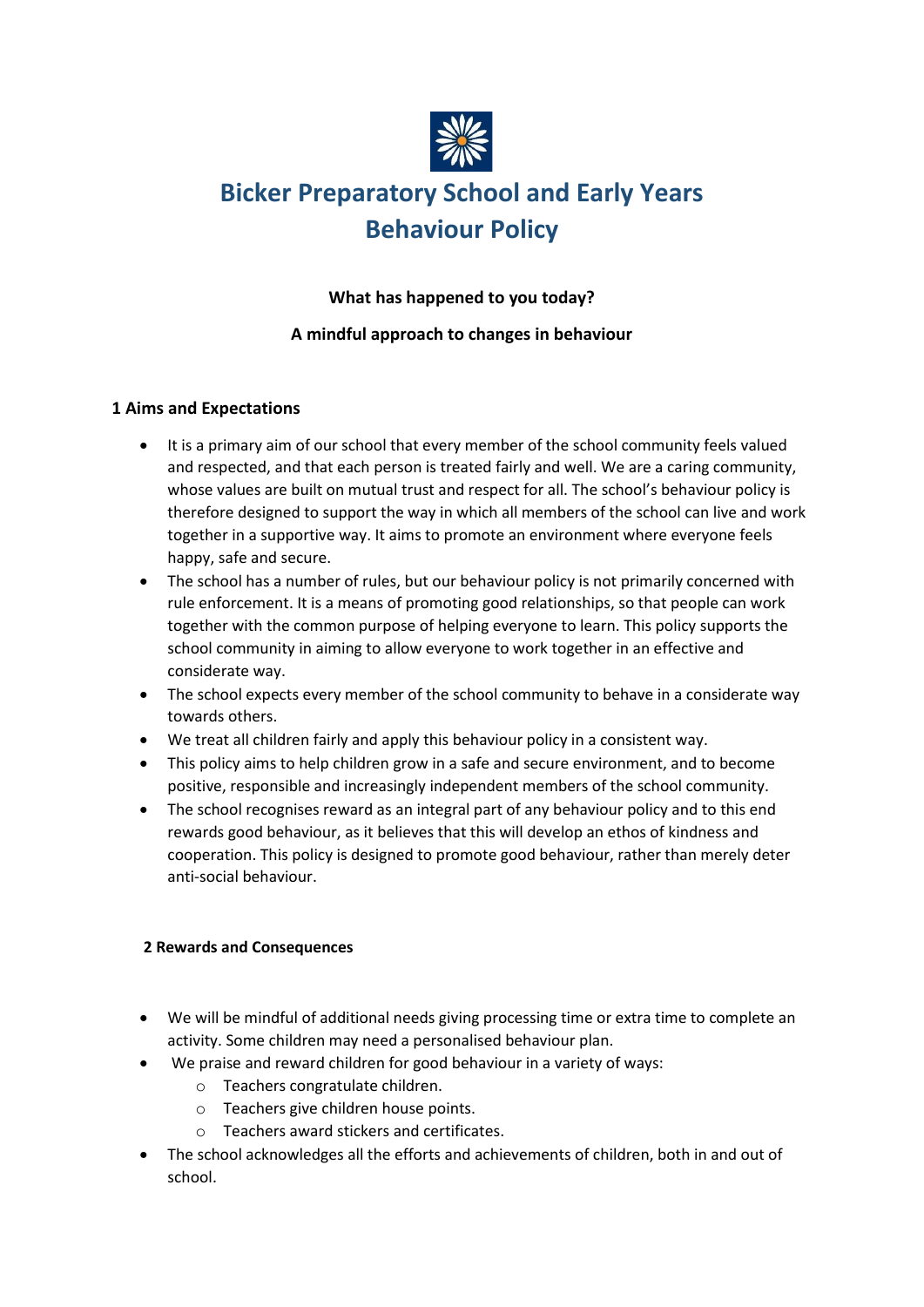- The school employs a number of sanctions to enforce the school rules, and to ensure a safe and positive learning environment. We employ each sanction appropriately to each individual situation.
- Each class has their own set of Class Rules agreed by the staff and children.
- We expect children to listen carefully to instructions in lessons. If they do not do so, we ask them either to move to a place nearer the teacher, or to sit on their own, to encourage concentration and remove distraction.
- We expect children to try their best in all activities. If they do not do so, we may ask them to redo a task.
- A sanction may be given, for example, the child will stay in at playtime or lunchtime and reflect on their behaviour.
- The safety of the children is paramount in all situations. If a child's behaviour endangers the safety of others, the class teacher stops the activity and prevents the child from taking part for the rest of that session.
- If a child repeatedly acts in a way that disrupts or upsets others, the school contacts the child's parents and seeks an appointment in order to discuss the situation, with a view to improving the behaviour of the child.
- The class teacher discusses the school rules with each class. In this way, every child in the school knows the standard of behaviour that we expect in our school. If there are incidents of anti-social behaviour, the class teacher discusses these with the whole class during assembly or Circle Time.
- The school does not tolerate bullying of any kind. If we discover that an act of bullying or intimidation has taken place, we act immediately to stop any further occurrences of such behaviour. (see Anti – Bullying Policy)
- All members of staff are aware of the regulations regarding the use of force by teachers, as set out in DfES Circular 10/98, relating to section 550A of the Education Act 1996: The Use of Force to Control or Restrain Pupils. Staff only intervene physically to restrain children or to prevent injury to a child, or if a child is in danger of hurting him/herself or those in the vicinity. The actions that we take are in line with government guidelines on the restraint of children.

#### A Step by Step Approach:

- 1. Stop and think about your behaviour
- 2. This is a verbal warning (for specific action) if you continue the consequence will be …………..
- 3. Consequence implemented e.g. Move seats/ missing part of playtime
- 4. If behaviour continues the child is given Time Out in the Garden Room with their work with Mrs Daynes
- 5. If Step 4 happens more than once parents will be asked to attend a meeting to discuss the way forward.

#### **3 The Role of the Teacher**

It is the responsibility of teachers to ensure that the school rules are adhered to in their classes, and that their classes behave in a responsible manner during lesson time.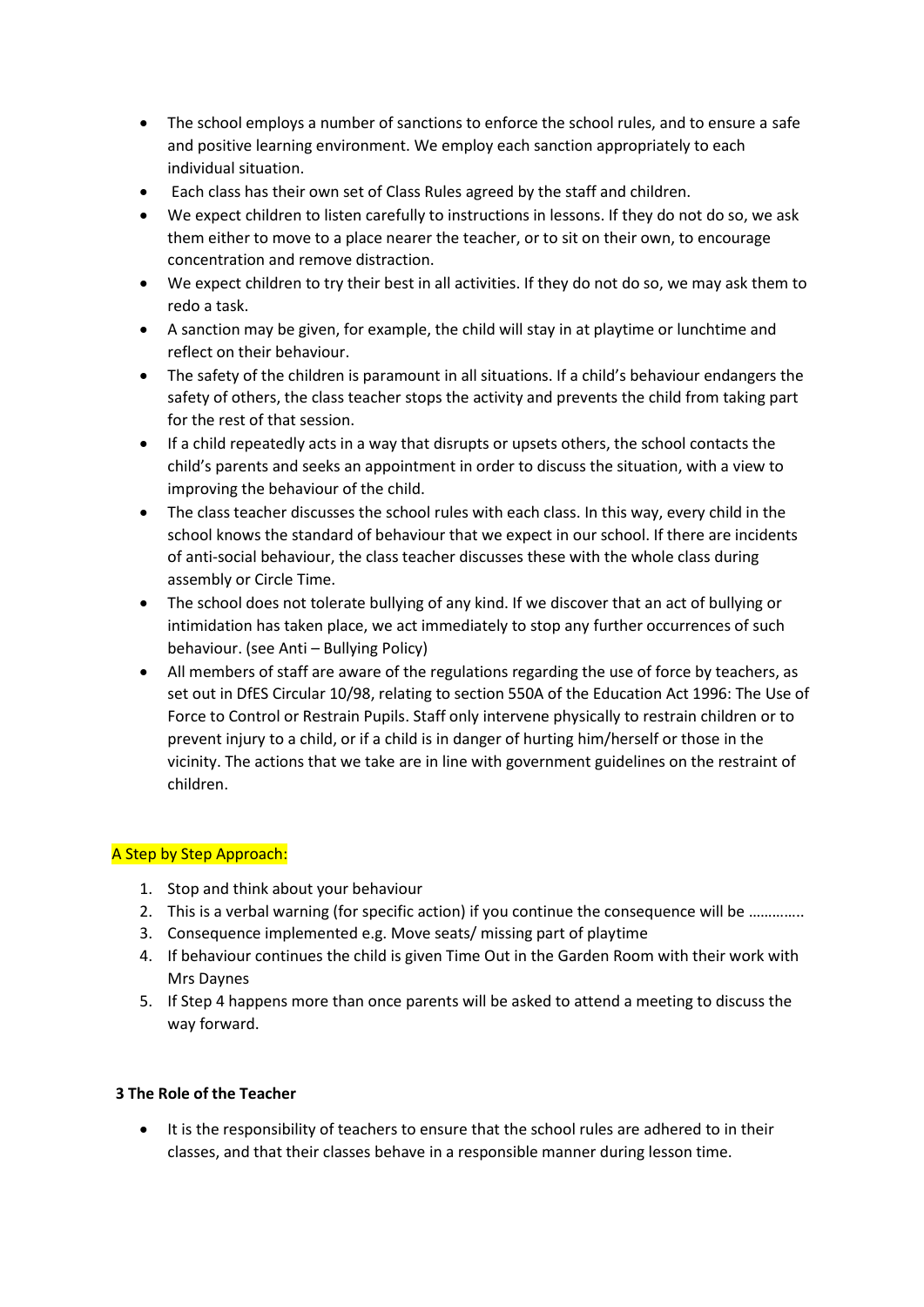- Teachers act as role models for the children; and provide excellent models for the children to emulate.
- The teachers in our school have high expectations of the children with regard to behaviour, and they strive to ensure that all children work to the best of their ability.
- The teacher treats each child fairly, and enforces the classroom code consistently. The teachers treat all children in their classes with respect and understanding.
- In the first instance, the teacher deals with incidents him/herself in the normal manner. However, if misbehaviour continues, the teacher seeks support from other staff or the Headteacher.
- The class teacher reports to parents about the progress of each child in their class. The class teacher may also contact a parent if there are concerns about the behaviour or welfare of a child.
- The teacher may set up a Home-School book, separately from the Reading Record book, where the behaviour of the child is recorded each day, and then sent home to the parent. The teacher will record the child's behaviour at the end of each day.

## **4 The role of the Headteacher**

- It is the responsibility of the Headteacher, under the School Standards and Framework Act 1998, to implement the School Behaviour Policy consistently throughout the school. It is also the responsibility of the Principal to ensure the health, safety and welfare of all children in the school.
- The Headteacher supports the staff by implementing the policy, by setting the standards of behaviour, and by supporting staff in their implementation of the policy.
- The School keeps records of all reported serious incidents of misbehaviour.
- The Headteacher has the responsibility for giving fixed-term exclusions to individual children for serious acts of misbehaviour. For repeated or very serious acts of anti-social behaviour, a child may be permanently excluded (see Exclusion Policy)

# **5 The role of Parents**

- Parents to be encouraged to let us know of changes that have happened at home e.g. a busy weekend/disrupted sleep/ a bereavement/ a change in family circumstance in order for us to support the child.
- The school collaborates actively with parents, so that children receive consistent messages about how to behave at home and at school.
- We explain the ethos and expectations of the school in the School Prospectus, and we expect parents to read them and support them.
- We expect parents to support their child's learning, and to cooperate with the school. We try to build a supportive dialogue between the home and the school, and we inform parents immediately if we have concerns about their child's welfare or behaviour.
- If the school has to use reasonable sanctions, we expect parents to support the actions of the school. If parents have any concerns about the way that their child has been treated,